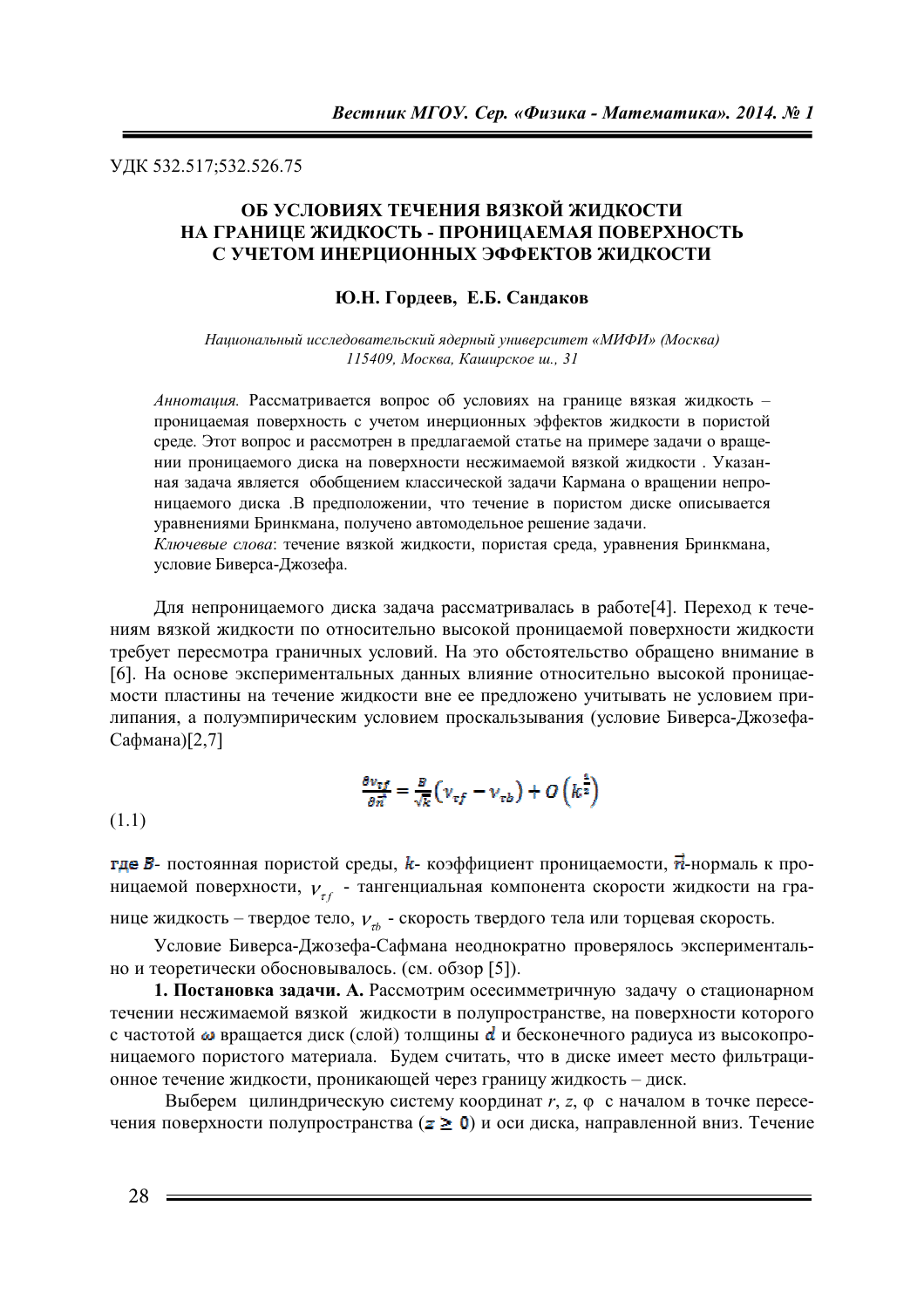свободной жидкости (течении жидкости над пористой поверхностью) описывается уравнениями Навье-Стокса.

Для описания фильтрационного течения жидкости в высокопроницаемом диске используем закон Ларси-Бринкмана [1] (с учетом симметрии залачи относительно угла вращения  $\boldsymbol{\varphi}$ )

$$
-\frac{1}{\rho}\nabla p - 2 < \omega, V > -\leq \omega, \leq \omega, r > \pm \nu \Delta V = 0
$$
\n(1.2)

\n
$$
\nabla V = 0.
$$

(1.2)

Здесь  $V = \{V_{rR}V_{\alpha}, V_{\alpha}\}$  – скорость жидкости в потоке; -давление вязкой жидкости;  $\rho$  – плотность;  $\nu$  - кинематическая вязкость,  $k$  – коэффициент проницаемости,  $\nu_{\rm eff}$ эффективная кинематическая вязкость жидкости в среде;  $\boldsymbol{\omega} = \{0,0,r\}_r = \{r,0,0\}.$ 

Уравнения (1.1) описывают воображаемый поток жилкости, в каждой точке которого скорость движения равна скорости фильтрации. В общем случае при больших скоростях течения в этом подходе поток жидкости описывается уравнениями Навье -Стокса с силами сопротивления пропорциональными его скорости [3].

**2. Краевые условия на границе и на бесконечности.** В данной работе не ставится задача получения решения какой либо конкретной сопряженной задачи течения свободной жидкости и фильтрующейся в пористой среде. Здесь для данной задачи найдена общая структура решения задачи о течении жидкости в проницаемой среде и на основе нее получены связи между компонентами скорости и их производными на границе раздела жидкость – диск (новые краевые условия для потока жидкости над плоскостью пористой среды). Затем, используя их, можно не рассматривать сопряженную задачу, а решать только задачу о движении свободной жидкости с этими новыми үсловиями.

Рассмотрим полный набор условий сшивки двух течений на границе жидкость – проницаемая плоскость:

А) Условия непрерывности компонент скорости и тангенциальных компонент напряжения (трения)

$$
V_{z}(r, z = 0 + 0) = V_{z}(r, z = 0 - 0),
$$
  
\n
$$
V_{r}(r, z = 0 + 0) = V_{r}(r, z = 0 - 0),
$$
  
\n
$$
V_{\varphi}(r, z = 0 + 0) = V_{\varphi}(r, z = 0 - 0),
$$
  
\n
$$
v \frac{\partial}{\partial z} V_{r}(r, z = 0 + 0) = v_{eff} \frac{\partial}{\partial z} V_{r}(r, z = 0 - 0),
$$
  
\n
$$
v \frac{\partial}{\partial z} V_{\varphi}(r, z = 0 + 0) = v_{eff} \frac{\partial}{\partial z} V_{\varphi}(r, z = 0 - 0).
$$
\n(2.1)

В) Граничные условия на поверхности диска положим:

$$
p(z = d) = P_0
$$
  
\n
$$
p(z = 0) = P_a
$$
  
\n
$$
V_{\varphi}(z \to \infty) = 0,
$$
  
\n
$$
V_r(z \to \infty) = 0
$$

29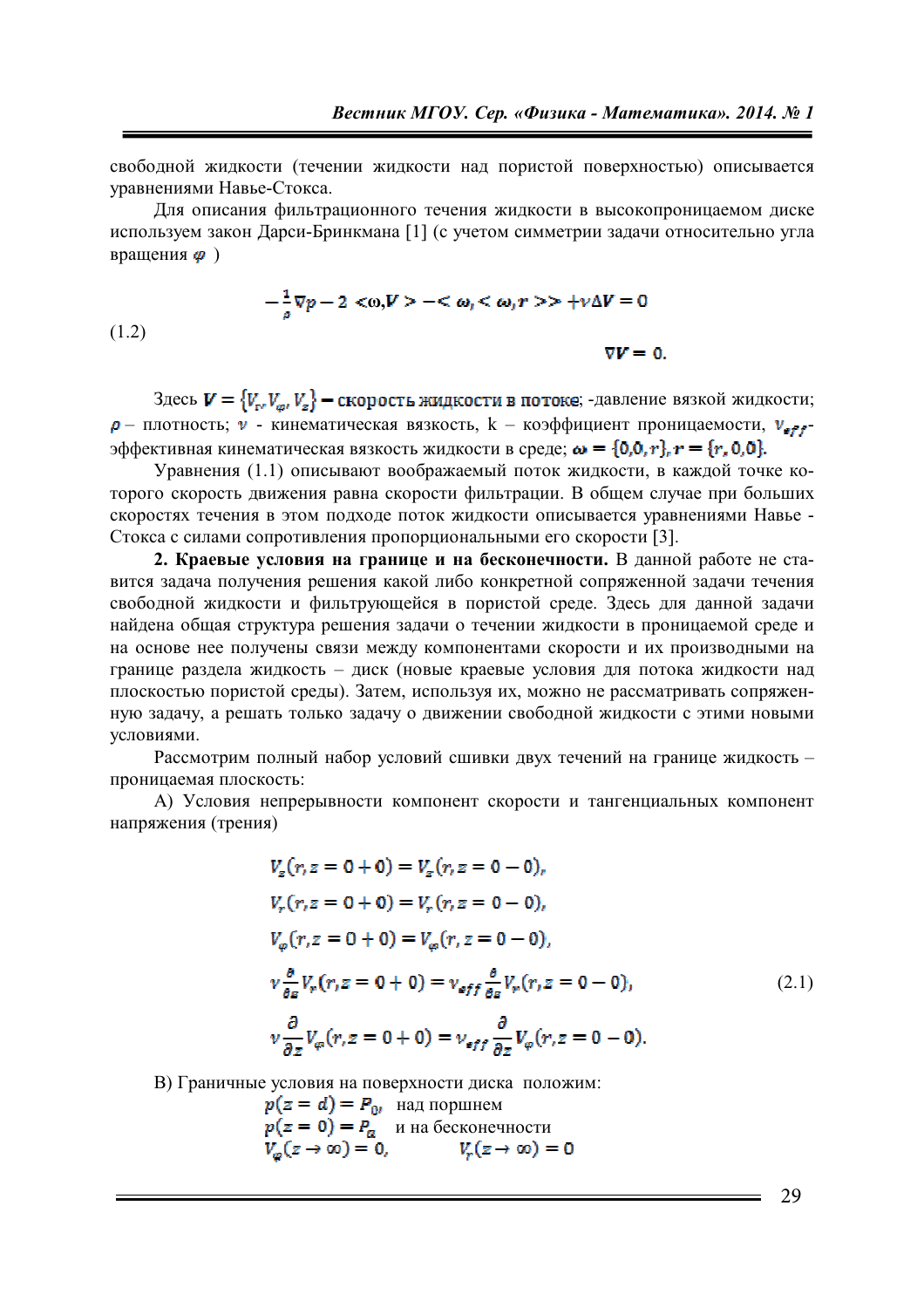**3. Автомодельное решение.** Решение задачи (1.1), (2.1) будем искать в виде

$$
V_r = \omega r F(\zeta), \quad V_\varphi = \omega r G(\zeta), \quad \Phi = G - 1,
$$

$$
V_z = \sqrt{\omega v_{eff}} H(\zeta), \quad p - p_0 = -\rho v_{eff} \omega P(\zeta),
$$

$$
\zeta = \frac{z}{\delta}, \quad \delta = \sqrt{\frac{v_{eff}}{\omega}}, \quad \delta_0 = \sqrt{k}, \quad \sigma = \sqrt{\frac{v}{k\omega}},
$$

где  $p_0$  - давление на границе жидкость – пористая среда;  $\delta_{0}$ ,  $\delta$  - характерные величины пограничных слоев в пористой среде и свободной жидкости (текущая под пористой средой).

При этом система уравнений (1.1) сведется к системе обыкновенных дифференциальных уравнений

$$
F'' - \sigma^2 F + 2\Phi + 1 = 0,
$$
  
\n
$$
\Phi'' - \sigma^2 \Phi - 2F = 0,
$$
  
\n
$$
H'' - \sigma^2 H = -P'
$$

(3.1)

 $\sigma^2 H = -P',$  $2F + H' = 0.$ 

В силу линейности первых двух уравнений системы (3.1) будем искать ее решение в виде

$$
F = \Lambda + F_{p}, \qquad \Phi = \Psi + \Phi_{p},
$$

(3.2)

где  $F_{\mathbf{p}}$ ,  $\Phi_{\mathbf{p}}$  - частное (стационарное  $\zeta \to -\infty$ ,  $F'' = \Phi'' \to 0$ ), а  $\Lambda$ ,  $\Phi$  - решение однородной системы.

Частное (стационарное решение) имеет вид

$$
F_p = \frac{\sigma^2}{\sigma^4 + 4}, \qquad \Phi_p = -\frac{2}{\sigma^4 + 4}
$$

(3.3)

Подставив второе уравнение (3.1) в первое, получим обыкновенное дифференциальное уравнение четвертого порядка

$$
\Psi^{IV}-2\sigma^2\Psi^{II}+\sigma^4\Psi+4\Psi=0
$$

(3.4)

Решением характеристического уравнения для (3.4) является выражение  $\lambda_{1-4} = \pm \sqrt{\sigma^2 \pm 2i}$  **Tax** как пористая среда находится в области  $\zeta < 0$ , и учитывая тор-

 $30 =$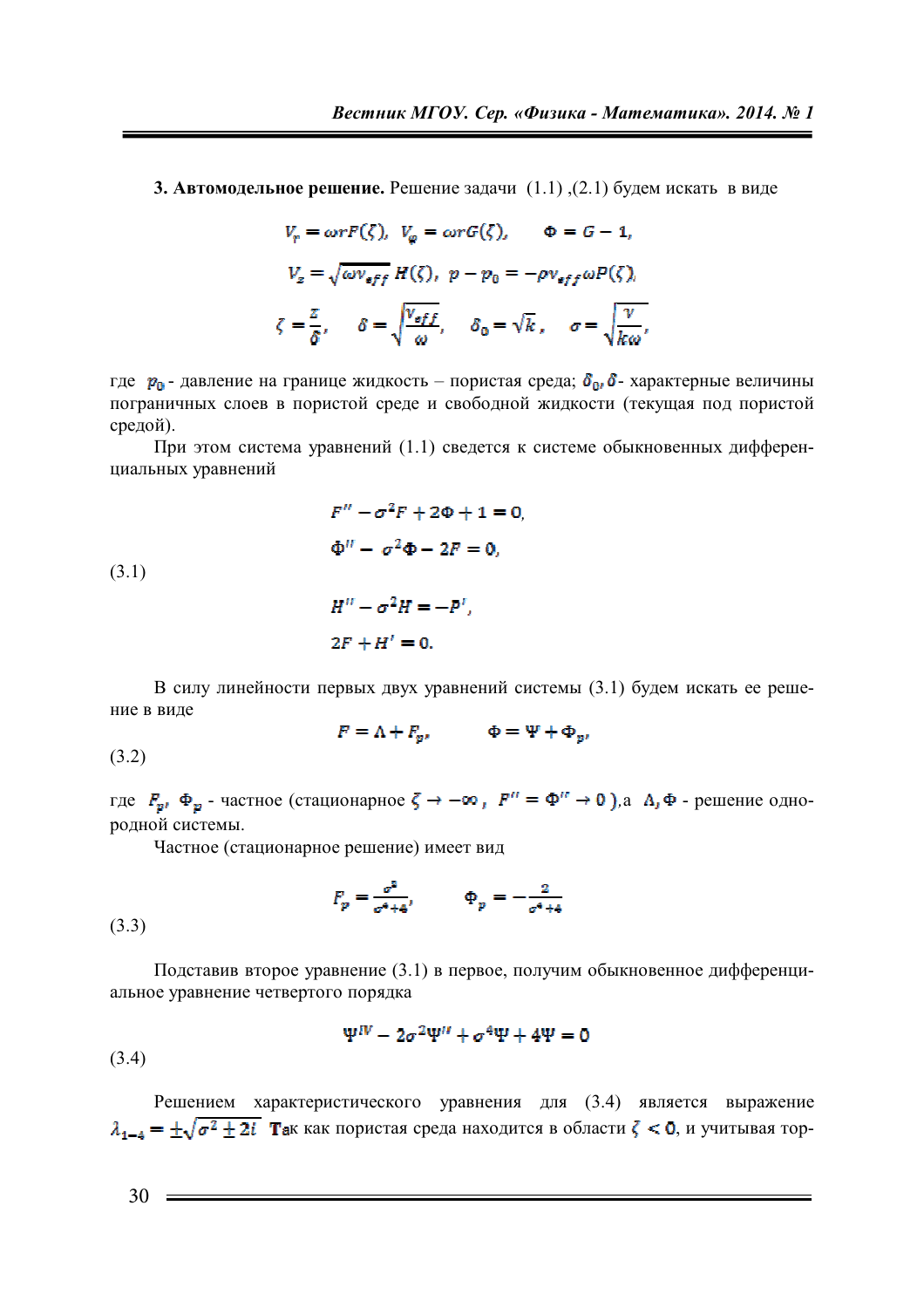можение жидкости пористой средой, знак « - » перед радикалом в выражении для  $\lambda_{1-\frac{a}{2}}$ отбрасываем. Оставляем два корня

$$
\lambda_{1,2} = \sqrt{\sigma^2 \pm 2i}
$$

(3.5)

После несложных преобразований корни (3.5) можно представить в виде:

$$
\lambda_{1,2}(\sigma) = \kappa_1(\sigma) \pm i\kappa_2(\sigma),
$$
\n
$$
\kappa_1(\sigma) = \sqrt{\frac{\sqrt{1 + (2/\sigma^2)^2} + v}{2}}, \kappa_2(\sigma) = \sqrt{\frac{\sqrt{1 + (2/\sigma^2)^2} - v}{2}} \tag{3.6}
$$

С учетом области задачи  $(ζ < 0)$  решение второго уравнения (3.1) имеет вид:

$$
\Psi(\zeta) = A e^{\kappa_2(\sigma)\zeta} \cos(\kappa_2(\sigma)\zeta) + B e^{\kappa_2(\sigma)\zeta} \sin(\kappa_2(\sigma)\zeta). \tag{3.7}
$$

Из второго уравнения (3.1) легко находится вторая компонента решения  $2\Lambda(\zeta)$ , при этом использовались легко получаемые соотношения

$$
\kappa_1(\sigma)^2 - \kappa_2(\sigma)^2 = \sigma^2, \quad \kappa_1(\sigma)\kappa_2(\sigma) = 1, \quad \kappa_1(\sigma)^2 + \kappa_2(\sigma)^2 = \sqrt{\sigma^4 + 4} \ . \tag{3.8}
$$

Учитывая частное решение (3.3) и соотношения (2.1), (3.8) и отбрасывая малые слагаемые, получим граничные условия на границе жидкость - пористая среда для  $\phi$ ункций  $\Phi$ , *F*, *H* :

$$
\frac{d\Phi(\zeta=0)}{d\zeta} = \sigma\Phi(0) + \sigma^{-1}F(0) + \sigma^{-3} + o(\sigma^{-3})
$$
  

$$
\frac{dF(\zeta=0)}{d\zeta} = \sigma F(0) - \sigma^{-1}\Phi(0) + \sigma^{-1} + o(\sigma^{-1})
$$
  

$$
\frac{dH(\zeta=0)}{d\zeta} = \sigma H(0) - \sigma^{-2}\Phi(0) + \sigma^{-2} + o(\sigma^{-2})
$$

Переходя в предыдущих граничных условиях к физическим переменным, полу-ЧИМ:

$$
\frac{dV_{\varphi}(\zeta=0)}{d\zeta} = \sqrt{\frac{1}{kv/v_{eff}}}(V_{\varphi}(0) - r\omega) + \frac{\omega\sqrt{v_{eff}}}{v^{B/2}}\sqrt{k}V_{r}(0) + \frac{\omega^{5}\sqrt{v_{eff}}}{v^{B/2}}rk^{3/2}
$$

$$
\frac{dV_{r}(\zeta=0)}{d\zeta} = \sqrt{\frac{1}{\frac{kV}{v_{eff}}}V_{r}(0) - \frac{\omega\sqrt{v_{eff}}}{v^{B/2}}\sqrt{k}(V_{\varphi}(0) - r\omega) + \frac{\omega^{2}\sqrt{v_{eff}}}{v^{B/2}}rk^{1/2}}
$$
(3.9)
$$
\frac{dV_{2}(\zeta=0)}{d\zeta} = \sqrt{\frac{1}{\frac{kV}{v_{eff}}}V_{z}(0) - \frac{\omega^{5/2}\sqrt{v_{eff}}}{v^{2}}k(V_{\varphi}(0) - r\omega) + \frac{\omega^{5/2}\sqrt{v_{eff}}}{v^{2}}rk}
$$

31